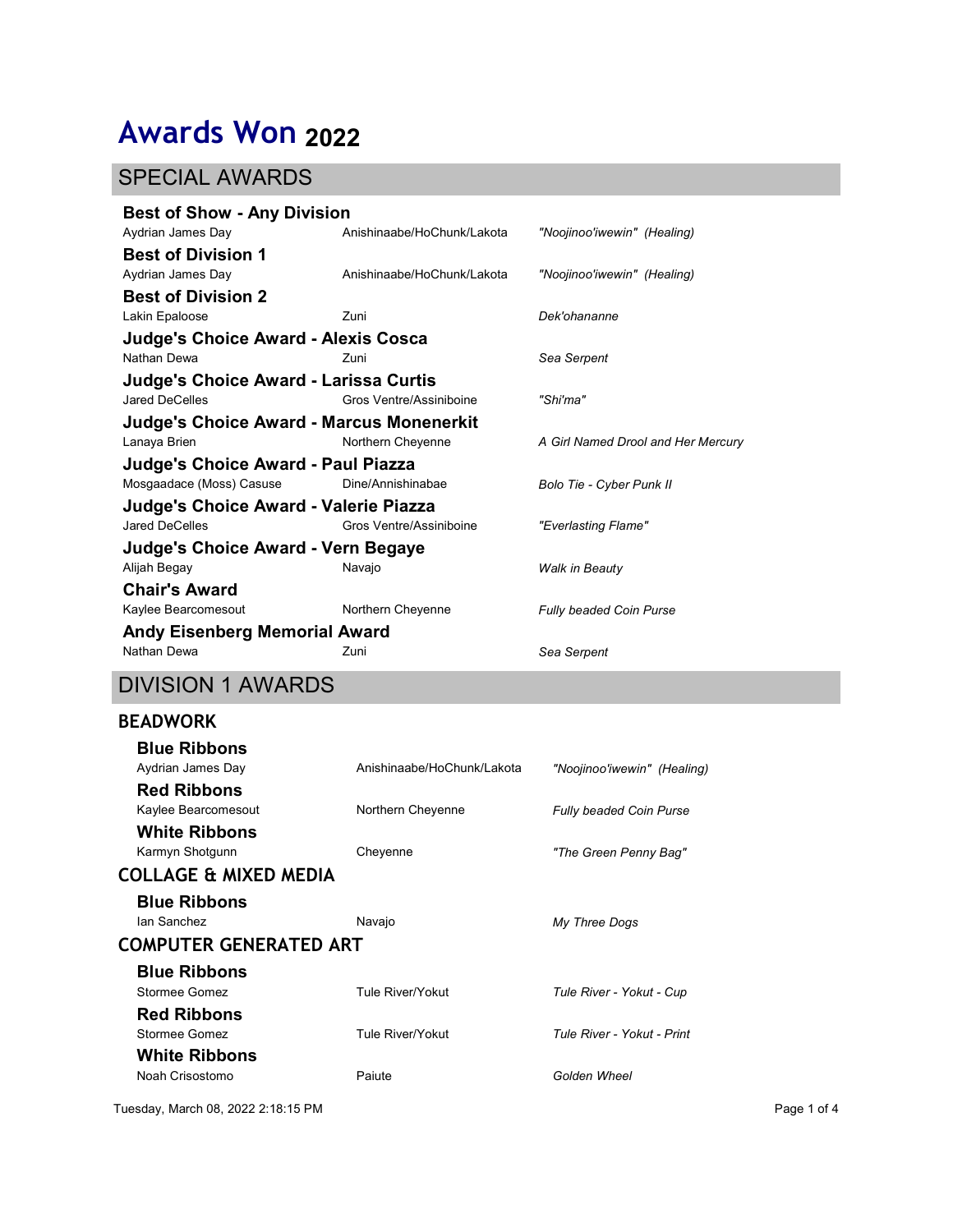| <b>CULTURAL ITEMS</b><br><b>Blue Ribbons</b> |                       |                      |
|----------------------------------------------|-----------------------|----------------------|
| Jocelyn Bahr                                 | Cheyenne              | Cheyenne Lidar Bag"  |
| <b>DRAWINGS</b>                              |                       |                      |
| <b>Blue Ribbons</b>                          |                       |                      |
| Kierra Ford<br><b>Red Ribbons</b>            | Navajo                | "Rez girl"           |
| Leraius Killsnight                           | Northern Cheyenne     | "Chief Bill Rock"    |
| <b>White Ribbons</b>                         |                       | <b>Washed Out</b>    |
| Cheyenne Villareal<br><b>GRAPHICS</b>        | Northern Cheyenne     |                      |
| <b>Blue Ribbons</b>                          |                       |                      |
| Sequoia Perry                                | White Mountain Apache | "Ga'an"              |
| <b>Red Ribbons</b><br>Cassandra Valdo        | Laguna                | "Sunflower Mushroom" |
| <b>White Ribbons</b>                         |                       |                      |
| Dominique Joe                                | Navajo                | Crowman              |
| <b>PAINTINGS</b>                             |                       |                      |
| <b>Blue Ribbons</b><br>Mason Littleman       | Navajo                | Hybrid               |
| <b>Red Ribbons</b>                           |                       |                      |
| Kailey Walela                                | Zuni                  | Delakwayi-Spring     |
| <b>White Ribbons</b><br>Cynthia Quam         | Zuni                  | Friends              |
| <b>POTTERY</b>                               |                       |                      |
| <b>Blue Ribbons</b>                          |                       |                      |
| Talyn Kewanletzema<br><b>SCULPTURE</b>       | San Ildefonso         | Mica Polychrome Jar  |
| <b>Blue Ribbons</b>                          |                       |                      |
| Tara Lujan-Baker                             | Taos                  | Sun Corn             |
| <b>DIVISION 2 AWARDS</b>                     |                       |                      |
|                                              |                       |                      |
| <b>Blue Ribbons</b>                          |                       |                      |

Red Ribbons

#### BASKETS

Tuesday, March 08, 2022 2:18:15 PM Page 2 of 4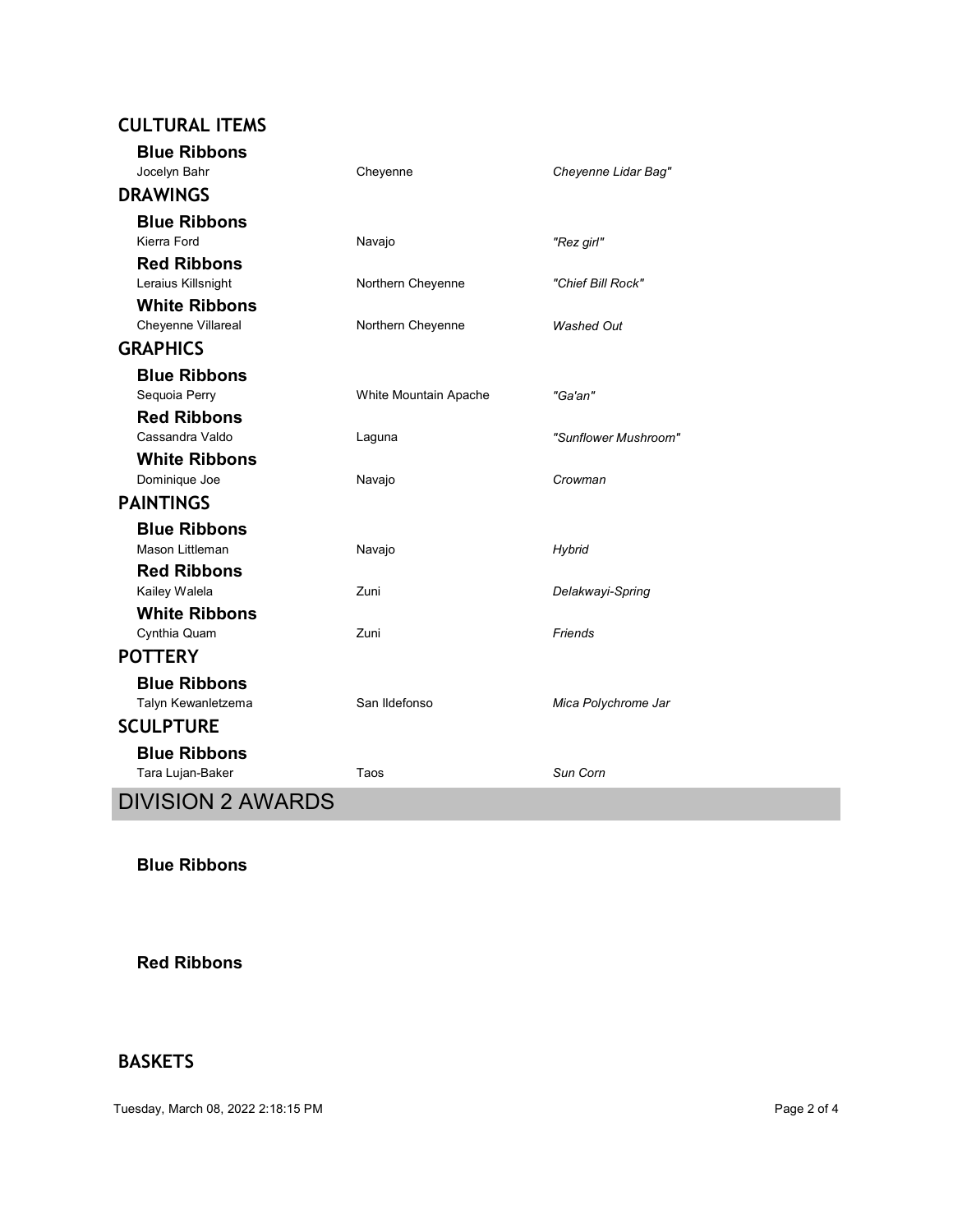|                    | Maze                                                                                                                                 |                                                                                                                                                                                                                                                 |
|--------------------|--------------------------------------------------------------------------------------------------------------------------------------|-------------------------------------------------------------------------------------------------------------------------------------------------------------------------------------------------------------------------------------------------|
|                    |                                                                                                                                      |                                                                                                                                                                                                                                                 |
|                    |                                                                                                                                      |                                                                                                                                                                                                                                                 |
| Cheyenne           | "Cheyenne Tipi Bag"                                                                                                                  |                                                                                                                                                                                                                                                 |
|                    |                                                                                                                                      |                                                                                                                                                                                                                                                 |
|                    |                                                                                                                                      |                                                                                                                                                                                                                                                 |
| Navajo             | Japanese Mountains                                                                                                                   |                                                                                                                                                                                                                                                 |
| Navajo             | <b>Dandelions</b>                                                                                                                    |                                                                                                                                                                                                                                                 |
|                    |                                                                                                                                      |                                                                                                                                                                                                                                                 |
| <b>Tule River</b>  | <b>Four Directions</b>                                                                                                               |                                                                                                                                                                                                                                                 |
|                    |                                                                                                                                      |                                                                                                                                                                                                                                                 |
|                    |                                                                                                                                      |                                                                                                                                                                                                                                                 |
| Cheyenne           |                                                                                                                                      |                                                                                                                                                                                                                                                 |
| Cheyenne/Blackfoot | "Cheyenne Soft Cover Cradle"                                                                                                         |                                                                                                                                                                                                                                                 |
|                    |                                                                                                                                      |                                                                                                                                                                                                                                                 |
| Northern Cheyenne  | Abduction of Sabine woman                                                                                                            |                                                                                                                                                                                                                                                 |
| Apsaalooke         | Chief Bird on the Ground                                                                                                             |                                                                                                                                                                                                                                                 |
|                    |                                                                                                                                      |                                                                                                                                                                                                                                                 |
|                    |                                                                                                                                      |                                                                                                                                                                                                                                                 |
|                    |                                                                                                                                      |                                                                                                                                                                                                                                                 |
|                    |                                                                                                                                      |                                                                                                                                                                                                                                                 |
|                    |                                                                                                                                      |                                                                                                                                                                                                                                                 |
| Dine/Annishinabae  | <b>Twin Arrows</b>                                                                                                                   |                                                                                                                                                                                                                                                 |
|                    |                                                                                                                                      |                                                                                                                                                                                                                                                 |
| Zuni               | Dek'ohananne                                                                                                                         |                                                                                                                                                                                                                                                 |
|                    | Hopi<br>Hopi<br>Apsaalooke<br>Navajo<br><b>COMPUTER GENERATED ART</b><br>Cheyenne<br>Navajo<br>Navajo<br>Navajo<br>Dine/Annishinabae | Hospowi (Roadrunner)<br>Spring Flowers (necklace/earrings)<br>My Friend<br>"Cheyenne beaded, painted pillow"<br>"Cheyenne painted, beaded knife case"<br><b>Echniocereeqe Minority</b><br>Okinawa<br>Walk in Beauty<br>Bolo Tie - Cyber Punk II |